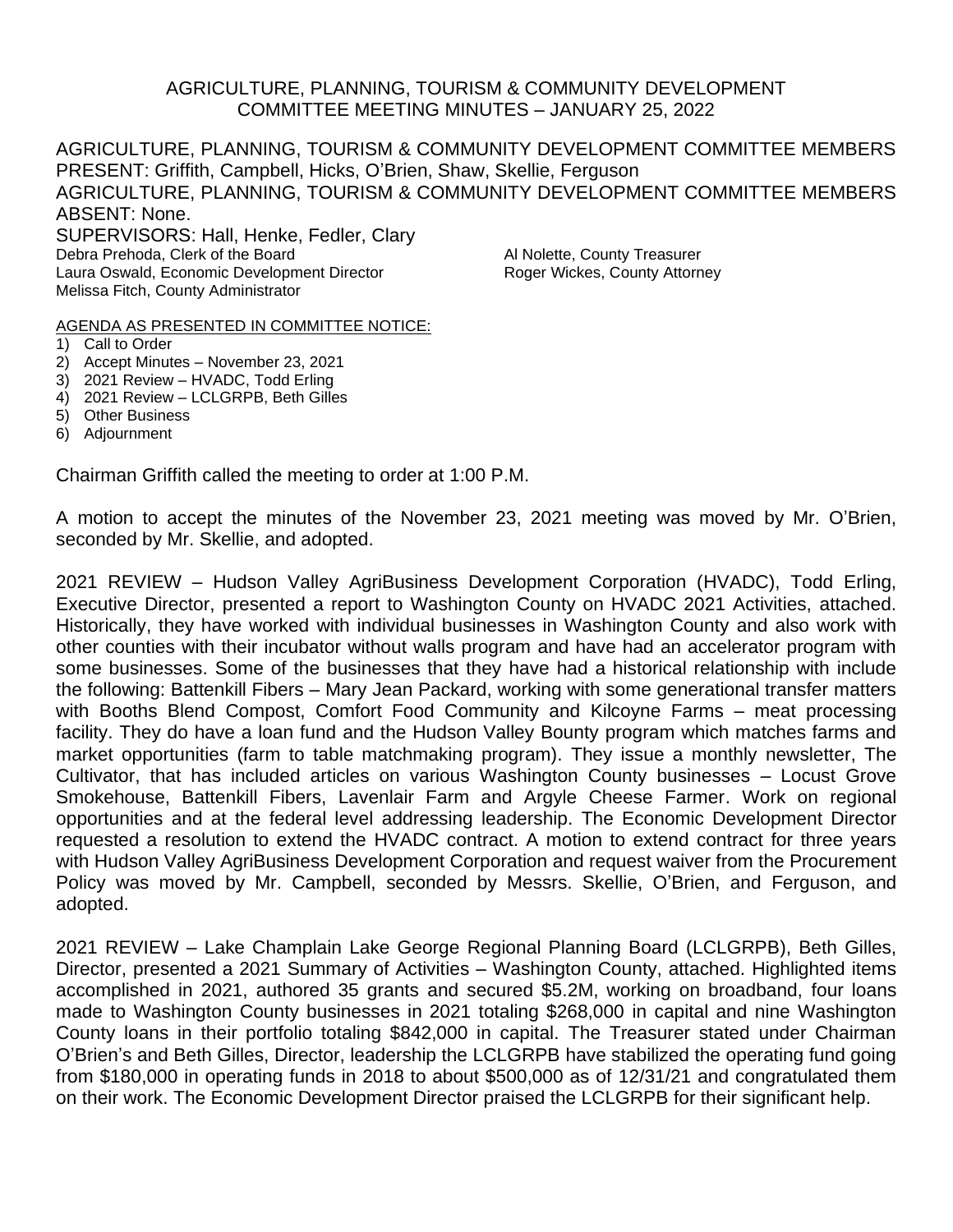# OTHER BUSINESS:

Laura Oswald, Economic Development Director, addressed the following items:

- Broadband Previously had a presentation from ECC on the final report but were lacking a list of unserved by address and the LCLGRPB stepped up with the funding to get this data. The town of Easton was also gathering data on unserved addresses which was sent to Slic and Slic contacted the Economic Development Director due to differences with the data collected by ECC. She plans to send each of the towns the data which is the addresses as provided by ECC to ensure the actual physical address is correct and then compare the two list to get a more accurate list and be better prepared for the next round of funding. The State budget has earmarked \$1B for the Connect All program to subsidize and create affordable internet and fund new infrastructure. Program announcements will probably not start until next year but she wants Washington County prepared as possible with lists of those unserved.
- Tourism Trying to address the possibility of executing an agreement with Vrbo to start doing voluntary occupancy tax collection but they have declined to enter into an agreement with Washington County however they are aware that there is some legislation that is pending at the state level that might require them on a statewide basis to collect occupancy tax. The Governor's proposed budget did include a vacation rental sales tax collection requirement and Vrbo and Airbnb's would have to collect state and local sales tax. Also proposed is an additional \$1.50 fee to be collected for convention center in NYC and unsure if it applies to all rental properties across the state or just the city.
- Washington County Fair The stimulus committee and this committee have discussed the possibility of supporting the Washington County Fair with their infrastructure, septic/waste water and broadband needs. The Economic Development Director has worked with them on an application for funding but they were not successful in securing the funding. There is some federal funding left but requires some preliminary elements such as engineering, etc. which the fair believes they have but in this funding application the non-profit can apply for it but it has to be in cooperation with a municipality and the available funds are between \$100,000 to \$10M and requires a 20% match and she has informed the fair that they would have to commit to the match. This would require a a resolution or letter from the County stating that the fair is acting in cooperation with a municipal entity, the County, and the application and cost would all remain the fair's responsibility. The County would basically be stating we are working with the fair and we support the project. A motion to support the fair in the application for funding that requires in cooperation with a municipality, the County, as presented was moved by Mr. Campbell and seconded by Messrs. O'Brien, Shaw, and Ferguson. Discussion. The Economic Development Director is waiting to get specifics from the fair and there are two things they are looking at including broadband and septic and wastewater system and have the engineering for the wastewater and noted there may be more projects and she has to confirm with the fair. This is EDA funding. With federal funding allocated it would help the fair recover from COVID and need to invest in infrastructure. Chairman Griffith stated the motion to be the lead for the Washington County fair for this 80/20 grant project outlined by the Economic Development Director was moved by Mr. Campbell, seconded by Messrs. O'Brien, Shaw, and Ferguson, and adopted.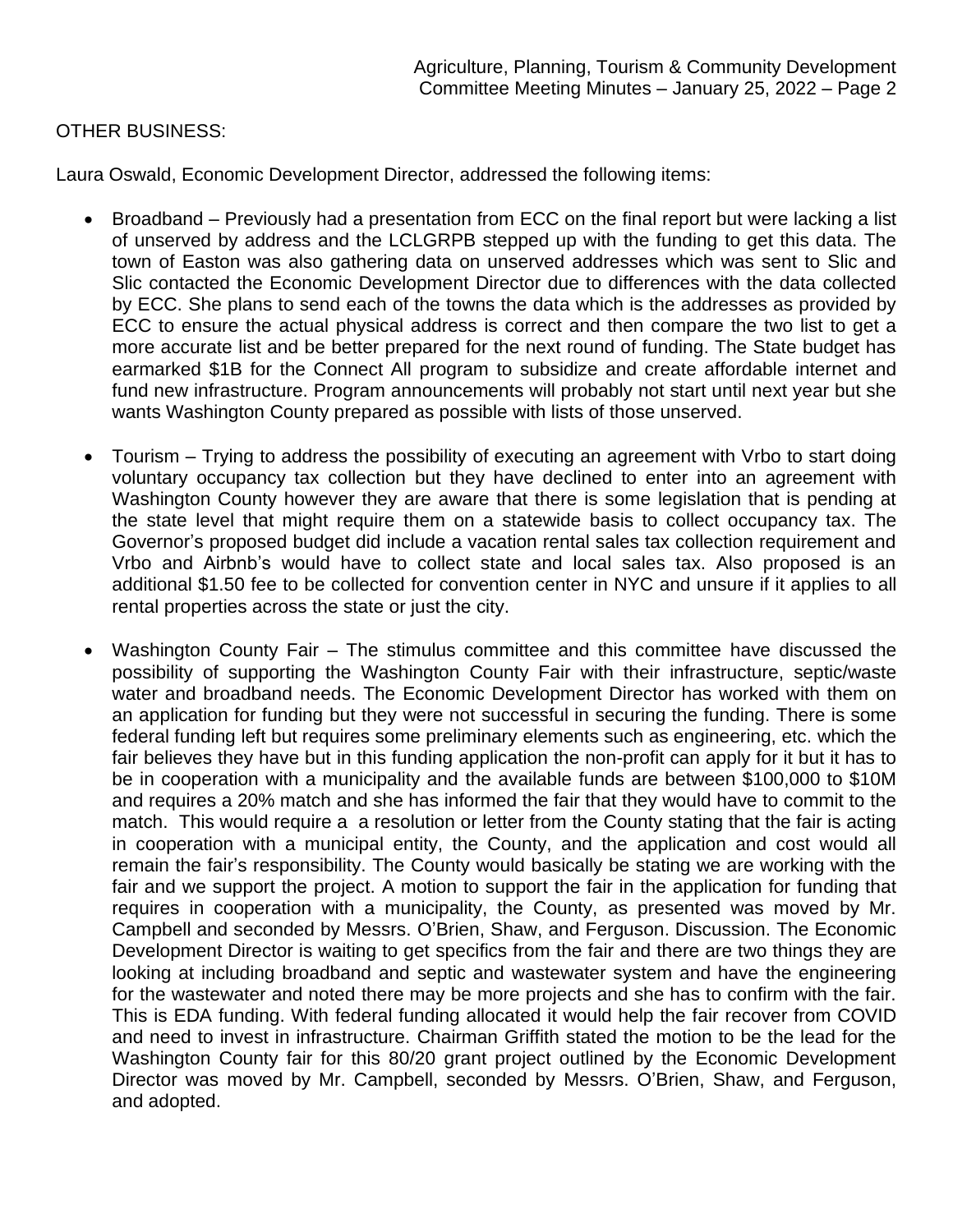#### Agriculture, Planning, Tourism & Community Development Committee Meeting Minutes – January 25, 2022 – Page 3

Mask Mandate – Tim Hardy, Deputy Public Safety Director, stated as a follow up to the mask mandate issued by the Governor and mentioned at the Government Operation committee meeting stating that it is going to the appellate division this afternoon and the mandate applies to all not just schools. From a Public Health aspect right now, they are continuing to advise everyone that they should be following the CDC guidance which recommends masking in indoor public spaces.

Chairman Griffith displayed the new flyer promoting our region and praised the marketing team for a great job. This is a good presentation of information. Flyers are available to take back to town halls. The Economic Development Director stated a distribution fulfillment company was hired to put the flyer in some rest stops.

Next month's meeting will focus on a year-end summary of tourism and review the budget and activities for this year.

The meeting adjourned at 2:04 P.M.

*Debra Prehoda, Clerk Washington County Board of Supervisors*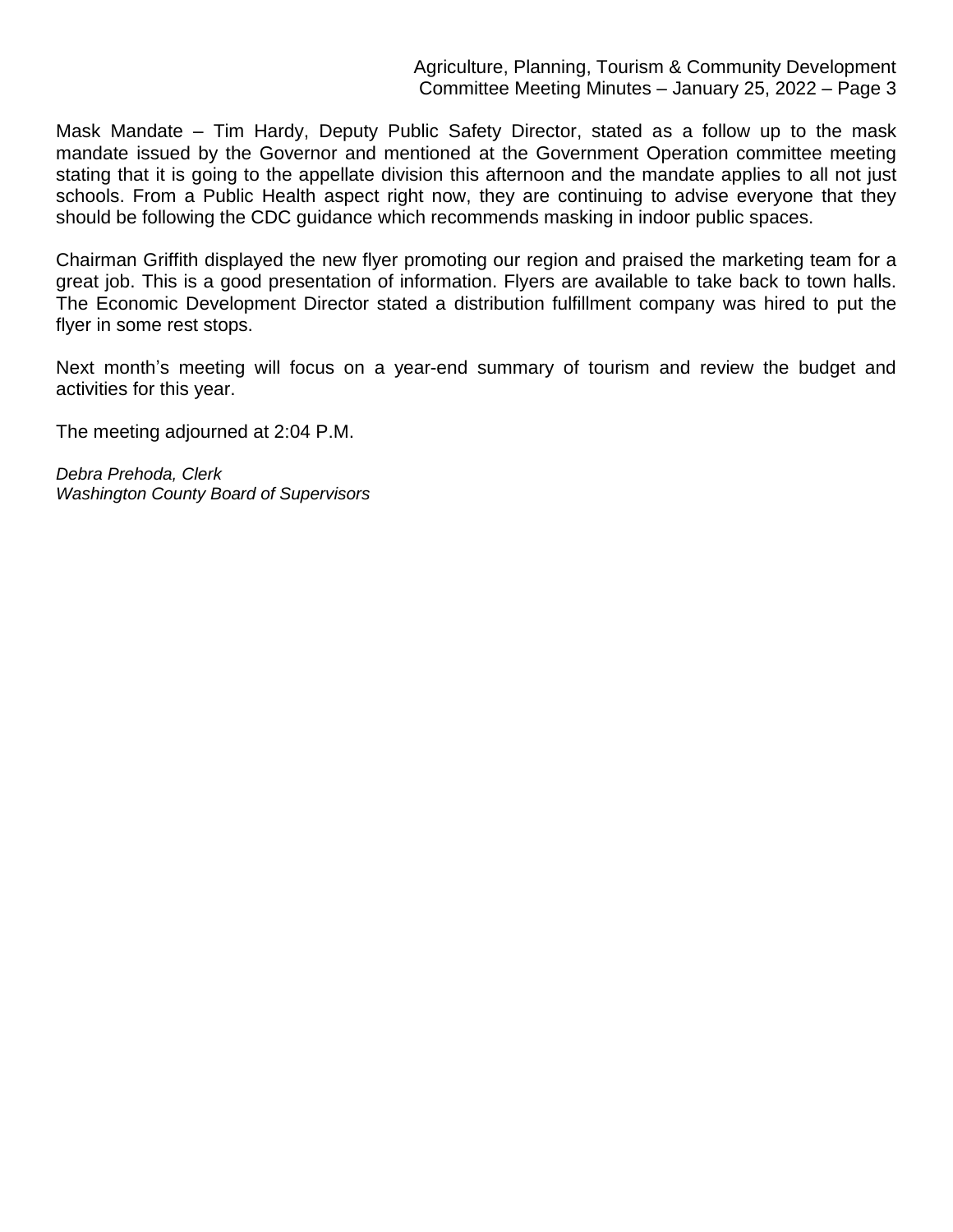

### **Report to Washington County on HVADC 2021 Activities**

#### **Program Goals**

To enhance the agricultural sector in Washington County by assisting both new and existing agri-businesses and supporting policies and regulations that recognize and support the Hudson Valley's agricultural economy. Our services are designed to promote Washington County as an integral part of the Hudson Valley as an attractive, viable region for agriculture and to foster growth and development of the agricultural sector through a creative program or marketing, promotion and the provision and coordination of financial and other resources.

### **Scope of Services**

- 1.) Technical assistance to farmers and farm-related/farm-dependent businesses applying for funding or implementing awards from various public and private sources to include but not limited to USDA Value Added Grant, USDA Rural Business Enterprise Grants, SBA, EDA, NYS Consolidated Funding Applications, etc.
- 2.) Business planning services to local farmers and farm-related/farm-dependent businesses seeking to diversify production.
- 3.) Business expansion counseling to a local farmers and farm-related/farm-dependent businesses seeking to add process capacity and expand operations to make room for next generation.
- 4.) New farm and farm-related/farm-dependent businesses referrals for site search selection opportunities to locate in the county.
- 5.) Referrals to Washington County of viable agribusiness projects for consideration of funding support.
- 6.) Representation and technical support to ensure farms and farm-related/farm-dependent business interests are included in NYS Regional Economic Development Councils' plans and implementation.
- 7.) Local farm product sourcing for Hudson Valley Harvest, Field Goods and other regional commercial and institutional buyers.
- 8.) Development and promotion of farm and local business sourcing to support agri/culinary-tourism and educate the community members and markets of the role local sourcing plays in economic development through the Hudson Valley Bounty Program and regional branding.

**HVADC**  507 Warren Street, 2<sup>nd</sup> Floor Hudson, NY 12534 P: 518.432.5360 F: 888.317.5556

#### **BOARD OF DIRECTORS**

**President** Mark Doyle

**Vice President** Walter Garigliano

**Treasurer/Secretary** Ann Finnegan

David Church Dennis Doyle Eric Ooms

**Executive Director** Todd Erling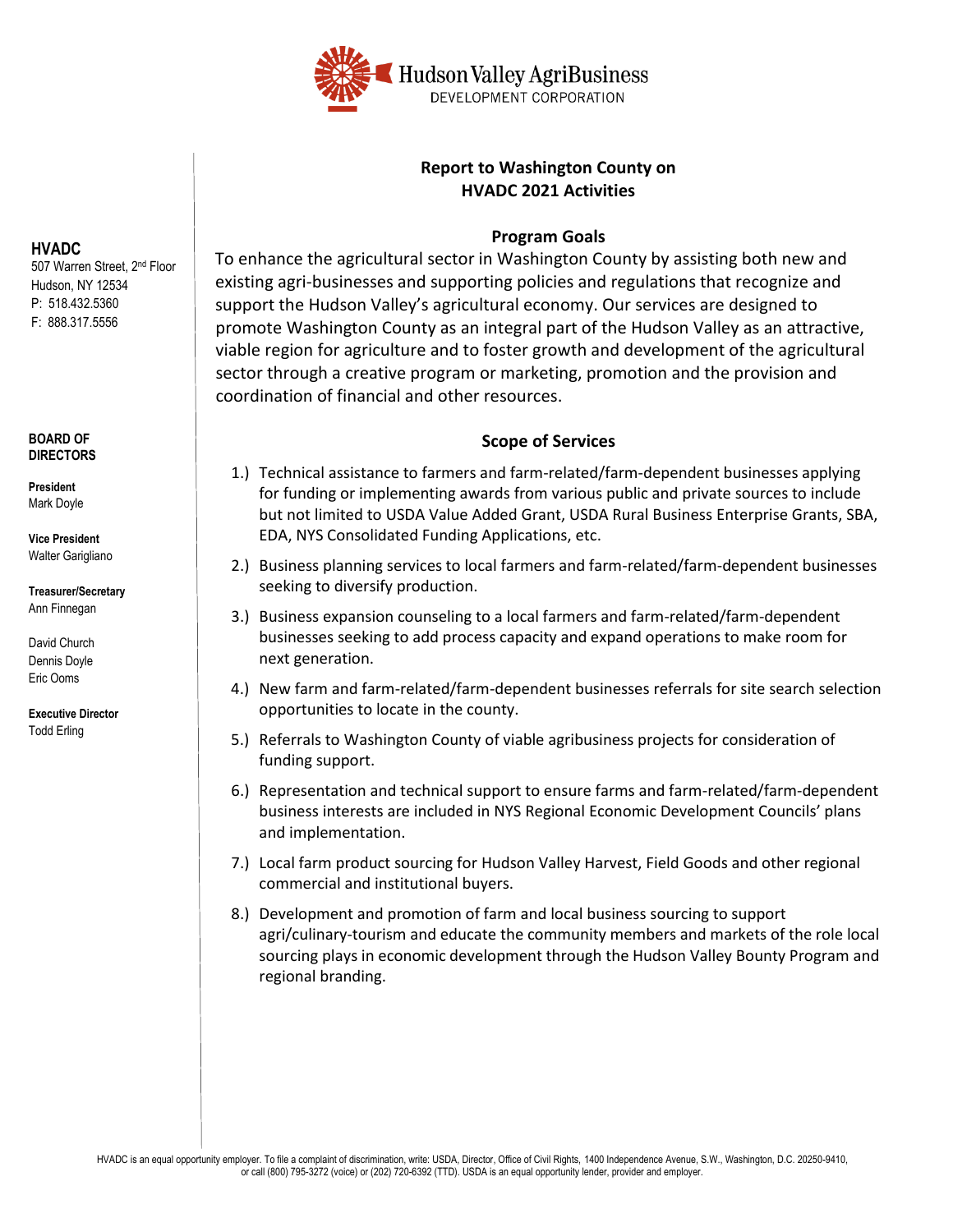### **HVADC 2021 Programming Updates**

### **Incubator Without Walls (IWW)**

Incubator without Walls is a key feature of HVADC where new and existing agriculture-related businesses apply to receive individualized assistance. Qualified businesses that are admitted into our IWW program can tap into a wide range of services to accelerate their growth and increase their chances of long-term success. These services can include business and financial planning, value-added infrastructure services, financing and networking. Through IWW, HVADC has been able to assist over 270 farms and businesses since 2007. The various types of services HVADC has provided through IWW include general business planning, strategic planning for growth and development, financial analysis, marketing and promotion through print, media, Facebook and Twitter, project planning, matchmaking services (i.e. referrals for consumer/chefs to appropriate farm businesses), food safety certification/planning and permitting.

Applicants to the program complete an in-take form to provide basic information about their business. HVADC staff then meets with the applicant to review and conduct an assessment of their needs. Upon completion of the assessment, HVADC develops an individualized program of services for the client. This process results in a highly effective and timely delivery of services designed to accommodate the varying schedules and availability of our clients.

### **IWW Clients**

### *Battenkill Fibers;* Mary Jean Packer; Greenwich

This fiber mill is ready to begin the transition to its next owner/operator. Mary Jean came to HVADC in need of valuation services in order to document the equipment and business worth. This documentation was prepared by Rose Wilson and has been successfully completed.

### *Booth's Blend Compost*; JoAnne and R. Harry Booth; Greenwich

This composting and cattle business needed access to BTA for transition of their business and estate to the next generation. Booth's Blend Compost is now successfully transferred to their son, Kevin Booth. JoAnne and R. Harry Booth remain officers of the Corporation and are continuing to assist though they do not own the Corporation. They also have an active land holding LLC now and an irrevocable trust which will assist them with transfer of land and other assets upon their deaths and protect the same from potential liens during their lives. This legal work has been successfully completed.

### *Comfort Clothweaving*; Eric and Teegan Frisino; Greenwich

Eric and Teegan are interested in expanding this business to include fiber milling and not just weaving and distribution. They came to HVADC with hopes of receiving business technical assistance to secure necessary financing for this project and to guide their future plans. Brian Zweig is helping Eric develop a business plan and financial projections for the business.

### *Comfort Food Community*; Devin Bulger; Greenwich

This non-profit has secured significant financing to start their Food Hub and agricultural support work space, but is looking for technical assistance to prepare documentation including a business plan and marketing analysis. Comfort Food Community is working with Brian Zweig and Donna Williams to further develop their business model.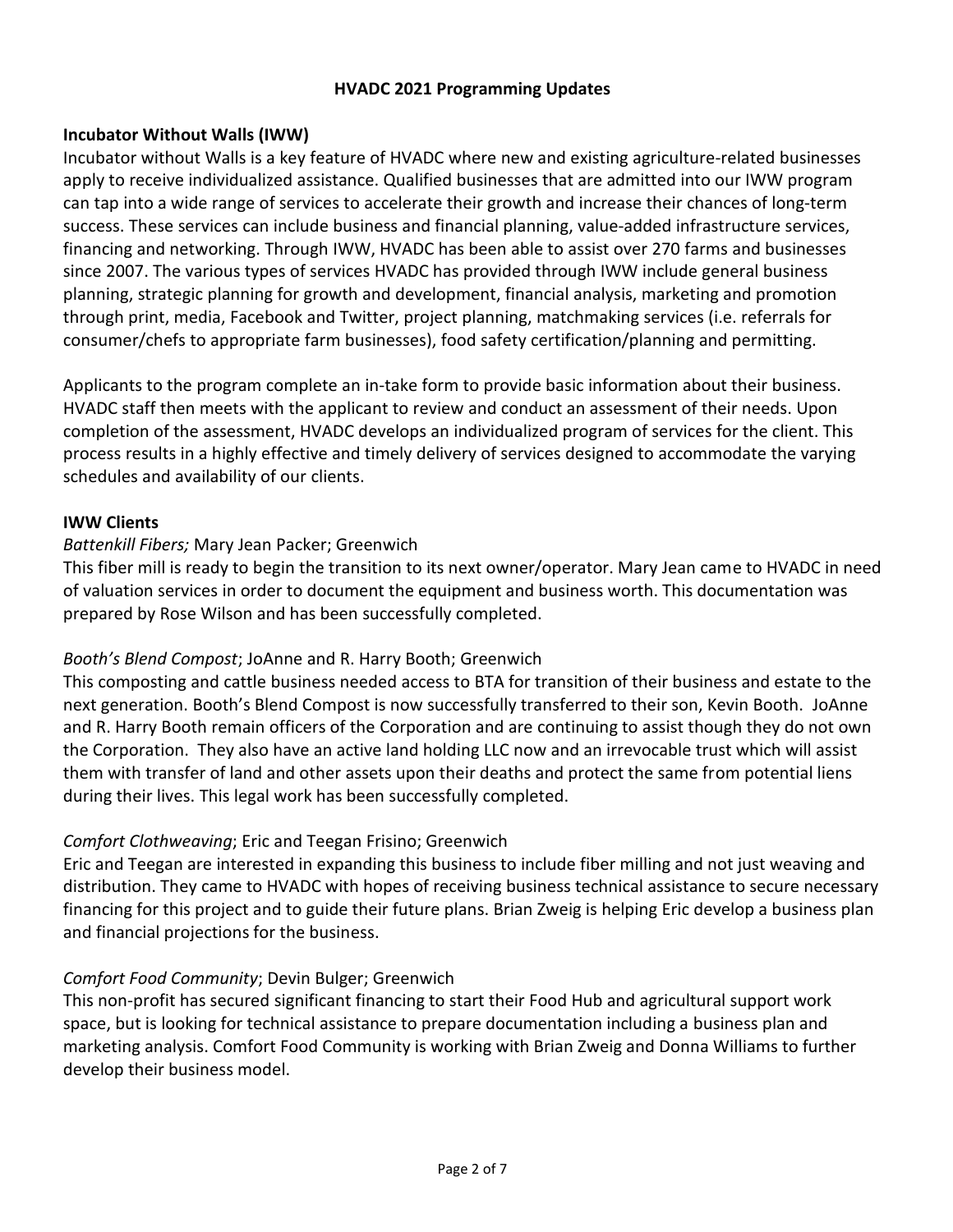# *Kilcoyne Farms;* Cody Kilcoyne; Hudson Falls

Kilcoyne Farms is a family owned and operated business dedicated to providing customers with quality New York State beef. All cattle are New York State sourced and processed and contain no hormones or antibiotics. Retail sales began in June of 2005 to a very limited number of accounts. The business has grown from a small farm servicing only a few accounts, to a larger operation servicing many restaurants and institutions in the Adirondacks, Catskills, Hudson Valley, as well as the Green Mountains of Vermont. HVADC is working on planning and reviewing the business model with Kilcoyne including determining appropriate scale, financing and competition analysis.

### *Moxie Ridge*; Lee Hennessey; Argyle

Lee's diversified livestock & creamery business realized they had missed out on federal dollars because of errors in their tax returns and documentation. They desperately needed help sorting out their accounting records and implementing new systems and received those services with CBH Business Services, Inc. Lee also requested assistance with the preparation of the Northeast Dairy Business Innovation Center Marketing and Branding grant. Jim Gage, grant writer, worked with Lee and submitted a successful application. Moxie Ridge was awarded \$30K+ for marketing purposes. The work has been completed.

### **HVADC Agricultural Loan Fund**

HVADC has been operating this fund since 2020 as an intermediary lender for the New York Job Development Authority (JDA), which operates under Empire State Development (ESD). The Agriculture Loan Fund Program is another tool to help provide access to capital for small agribusinesses that otherwise may face limited opportunities, not only supporting the success of these businesses but also improving the economic outlook for rural and surrounding communities.

Eligible borrowers of program funds include value-added processors, food distribution companies, food aggregators, wineries, breweries, distilleries, cider producers, farms and Food Hub participants. Projects qualifying for loans primarily include the purchase of machinery and equipment used in support of the New York State agricultural industry.

Application materials for the loan fund are available at [https://www.hvadc.org/hvadc-agriculture-loan](https://www.hvadc.org/hvadc-agriculture-loan-fund-program)[fund-program.](https://www.hvadc.org/hvadc-agriculture-loan-fund-program)

### **Hudson Valley Bounty (HVB)**

Hudson Valley Bounty (HVB) remains the region's most comprehensive local farm and food portal. HVADC continues to successfully use the Hudson Valley Bounty program to promote its farmer and chef members, including those in Columbia County. With an average of 2,000 site users per month, the website is actively providing consumer exposure to our nearly 500 business members.

Due to HVADC's multi-year investment in HVB, it is a well-recognized brand in the Hudson Valley. In addition to bringing producer-members important information such as grant opportunities and education/training sessions, we have developed a consumer-facing newsletter to alert the region to the many happenings at our farms and restaurants.

Participation in Hudson Valley Bounty is free, and farms and food businesses may submit their information at hudsonvalleybounty.com. As the region's go-to-resource for local food and farm offerings, Hudson Valley Bounty provides participants with exposure on its high-traffic website used by local consumers, tourists, chefs, farmers, wholesalers, and institutional buyers; the opportunity to be featured on Hudson Valley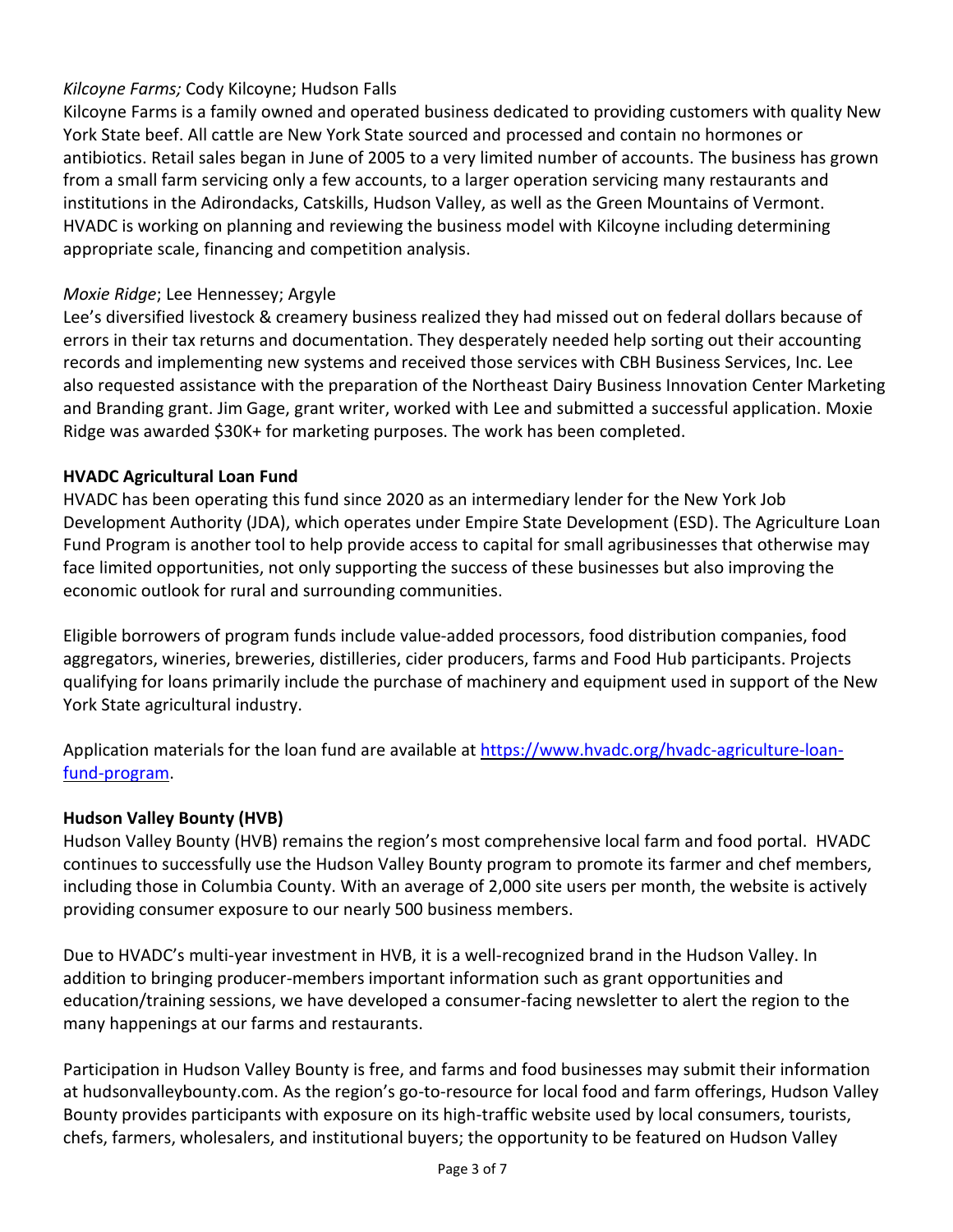Bounty social media, email newsletters, and blog; and access to Hudson Valley Bounty's curated newsletters containing information on grant and financing opportunities, training workshops, events, and opportunities to promote their business or sell their product.

# **The Cultivator**

HVADC launched a monthly newsletter in 2017 that provides insights on the work we do, our clients, our partners and other information pertinent to the work we do with farms and food related businesses. The Cultivator has featured articles on several Washington County clients and partners in 2021 including Booth Blend Composting, Tiashoke Farms and Laura Oswald. Past articles include South Dominion Vineyard, Locust Grove Smokehouse, Battenkill Fibers, Agricultural Stewardship Association, Owl Wood Farm and Lavenlair Farm and Argyle Cheese Farmer for the SUNY Adirondack Business Plan competition. Please see HVADC's website ([www.hvadc.org\)](http://www.hvadc.org/) to review past articles and to sign up to receive the **Cultivator** in your inbox.

# **Regional Opportunities for HVADC Partner Counties**

HVADC staff participate in the opportunities and activities below in support of regional food systems and development of HVADC program offerings. Some activities offer direct opportunities for farms and food business in our footprints and others serve to raise awareness and promote the concept of business technical assistance for farm and food entrepreneurs. All are designed to enhance economic opportunity within the counties we serve.

# **Northern Border Regional Commission**

HVADC is a founding member of a collaboration between the Vermont Farm & Forest Viability Program, The Carrot Project, The Joyce and Irving Goldman Family Foundation, The John Merck Fund, and more than 50 organizations that came together to create The Blueprint for New England and New York's Hudson Valley. This network applied for funding to pursue a project that advances the agricultural economy by launching an alliance of northeast agricultural business assistance providers (the Alliance), described in The Blueprint: Building a Business Assistance Network for Farm and Food Businesses (June 2018).

In 2020, HVADC was awarded funding from the Northern Border Regional Commission through the Vermont Housing & Conservation Board's Vermont Farm & Forest Viability Program (VF&FVP) to provide business technical assistance for farm and food businesses Rensselaer, Sullivan, Washington, Greene and Saratoga Counties. HVADC has assisted six businesses through our IWW program as described above. The funding is available through June of 2022.

# **Agricultural Viability Alliance**

HVADC is excited to announce its involvement as a founding collaborator of the newly formed Agricultural Viability Alliance, formerly known as "The Blueprint" described above. The Alliance, which brings together agricultural agencies and service providers from across the Northeast, is enthusiastically focused on bringing diverse world-class Business Technical Assistance (BTA) to the farmers and food producers who need it to maintain, grow, and transition their businesses in an ever-changing world.

Business Technical Assistance is a catch-all term covering a wide range of one-to-one services offered to farm and food business by non-profits, state agencies, private consultants, and extension services. Customized to meet the unique needs of individual businesses, these services provide coaching, skill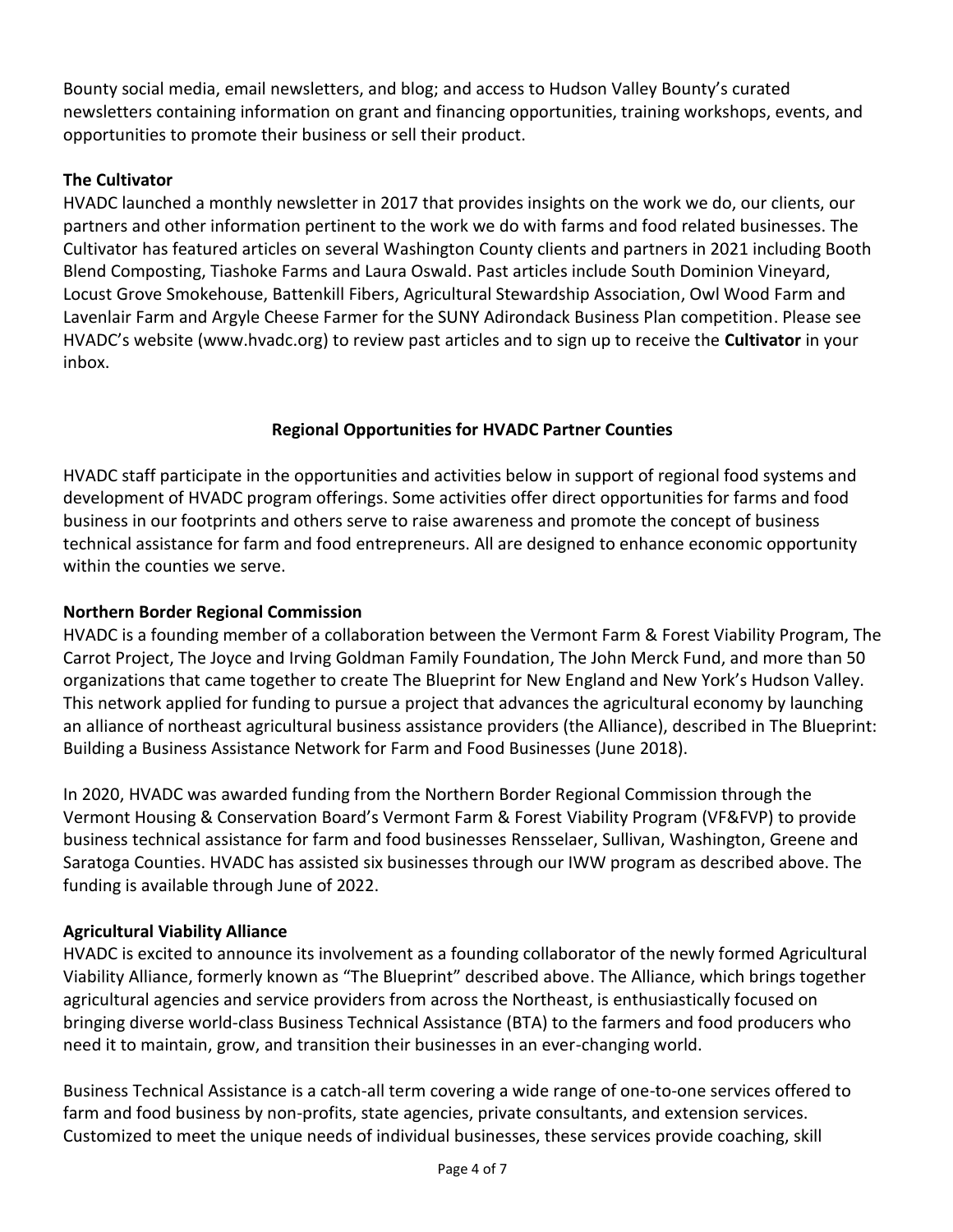development, and planning around financial and labor management, marketing and business strategies, farm transfer and succession, and access to new land and capital. BTA services give businesses the skills and support needed to achieve long-term success.

At the onset of the pandemic, many food businesses lost markets overnight, while others saw demand skyrocket beyond their capacity. Businesses who received BTA over the past year were far more equipped to pivot their operations to access new markets, meet new demand, address customer and employee safety, and improve financial record keeping in order to access relief funding and make informed decisions.

While some of the Alliance entities do provide BTA services to their constituencies, currently, there is no single-source program specifically dedicated to funding BTA for farm and food businesses. Rather, service providers such as HVADC generally rely on smaller, short-term sources of funding offered through a wide array of programs. This leaves many businesses which could benefit from BTA services without the direct, sustained support they need to succeed.

Along with its hard-court press to secure new and additional funding for BTA, the Alliance member organizations are also working to deepen their bench of core service providers and expand their rolodex of the best and brightest business professionals.

# **Todd Erling Testimony Before the US Congress Subcommittee of the House Agricultural Committee**

Chaired by Congressmen Antonio Delgado (NY-19), the Committee met with the task of "Examining Opportunities for Growth and Investment in Rural America." This testimony builds on work that HVADC and the Agricultural Viability Alliance have done to promote \$300 million in American Recovery and Reinvestment Act stimulus funding through the United States Department of Agriculture (USDA), dedicated to new programs that will bring vital one-on-one BTA to farmers and agriculture businesses throughout the Hudson Valley, the Northeast and beyond.

Erling testified on behalf of HVADC and the Alliance. It was a crucial opportunity for him to explain the need for BTA on a national stage. Erling's testimony stressed the value of supporting BTA services with Federal funding through the USDA, particularly through long-term Rural Development programs that can be administered by non-profits like HVADC and its Alliance partners.

During his testimony and questioning by subcommittee members, Erling spoke to the issue of how the Rebuild Rural America Act introduced in both houses of Congress earlier this year (in the House of Representatives by Representative Delgado and in the Senate by Senator Kirsten Gillibrand (D-NY)) could provide a roadmap for sustained strategic investment in our rural communities that could be modeled after existing successful programs aiding urban areas.

### **COVID-19 Support and Relief Efforts**

Since the start of the Covid-19 pandemic, HVADC undertook efforts to support the agricultural industry. HVADC assisted business with the federal relief programs, such as the Paycheck Protection Program (PPP), the Economic Injury Disaster Loans (EIDL) and the Coronavirus Food Assistance Program (CFAP). HVADC currently monitors Federal efforts on the American Rescue Plan Act and the Build Back Better bill to understand opportunities through the USDA and other Federal agencies for farm and food businesses.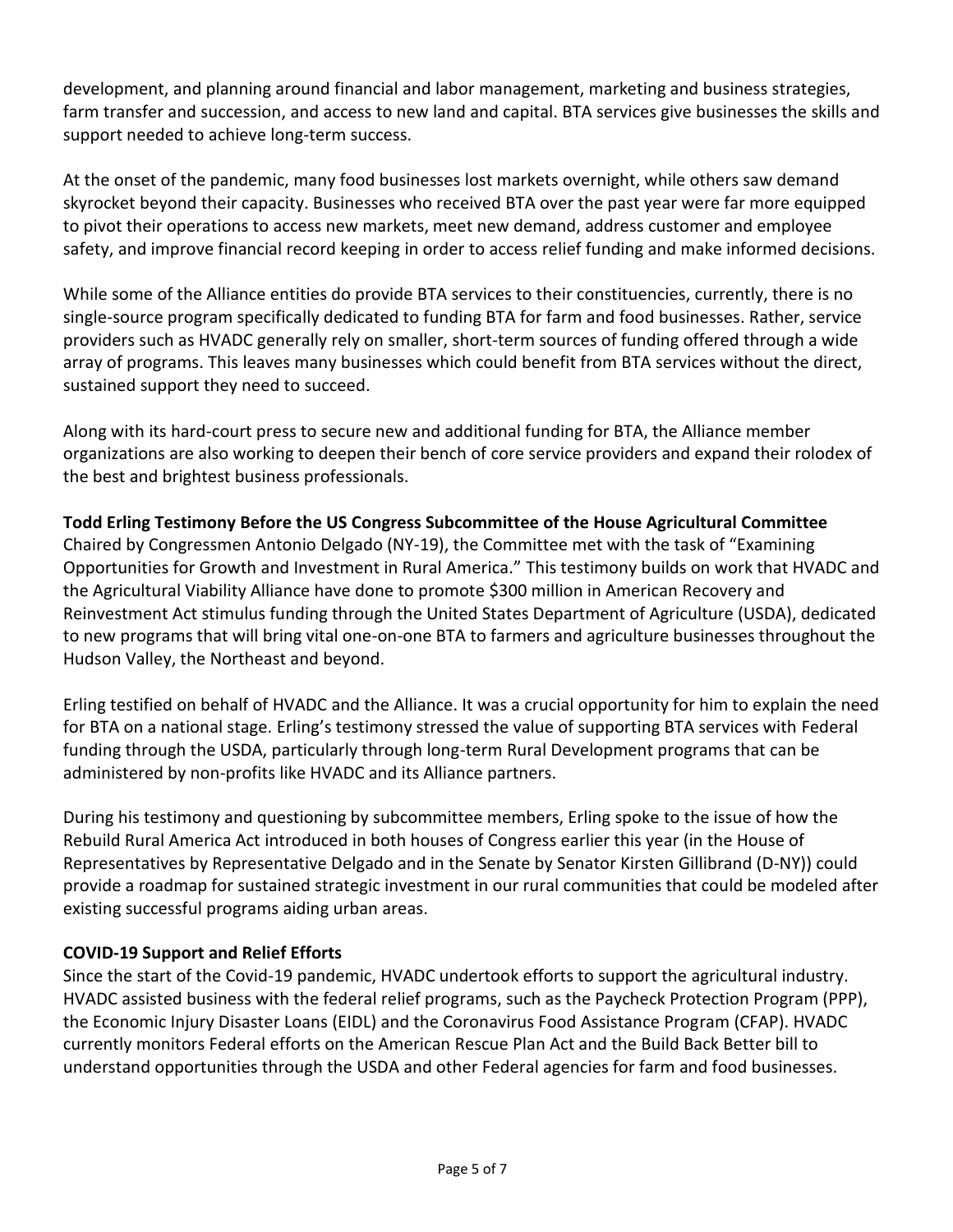### **Hudson Valley Farmlink Network**

Agriculture and conservation groups came together to create the Hudson Valley Farmlink Network in response to farmland loss, the challenges faced by farmers in accessing farmland, and the difficulties faced by families as they try to transfer their farms. The Hudson Valley Farmlink Network is a partnership of 17 organizations, coordinated by American Farmland Trust, which offers the Hudson Valley Farmland Finder website, training and networking events, and one-on-one assistance for farmers and landowners. HVADC joined the network in 2018 and will be providing technical assistance to farmers. This effort has led to referrals from partnering organizations such as the Ag Stewardship Association to provide the services needed to reduce farmland loss and increase access to farmland for beginning farmers.

The Hudson Valley Farmlink Network serves 13 counties: Albany, Columbia, Dutchess, Greene, Orange, Putnam, Rensselaer, Rockland, Saratoga, Sullivan, Ulster, Washington, and Westchester.

### **Hudson Valley Food Systems Coalition**

The Hudson Valley Food Systems Coalition (HVFSC) is a transdisciplinary & regional coalition with representatives from Agriculture, Government, Community, Processing, Distribution, Health, Education, Food Access, Food Business, Environment, Funding, and the Culinary Arts. The mission is to realize a more equitable and regenerative Hudson Valley food system by connecting food production, processing, distribution, consumption, and waste management practices while encouraging the use of our region's food resources to ensure the long-term health and sustainability of our community. The HVFSC is open to all interested in the Hudson Valley's regional food system. HVADC is a founding member and HVADC Deputy Director Mary Ann Johnson is current facilitator of the Land and Agriculture interest group.

### **National Farm Viability Conference**

The fifth biannual National Farm Viability Conference (NFVC) was a virtual affair in October 2021, and HVADC joined a community of over 400 national agribusiness development and policy leaders coming together to take part in dozens of workshops and conversations that will define policy and planning in years to come. As a former host of the conference, HVADC Executive Director Todd Erling noted that the digital platform increased the number of workshops and participants this year.

U.S. Senator Patrick Leahy, U.S. Representative Antonio Delgado, and United States Under Secretary of Agriculture for Marketing and Regulatory Programs Jennifer Moffitt participated with Erling in a session on the urgent necessity for the funding of BTA. The importance of reiterating HVADC's programmatic values in meetings with these key policy makers and senior members of their staff is a core benefit of the conference and leads to lasting productive relationships for HVADC and all other attendees.

Erling also participated in a session centered on ways to build the Agricultural Viability Alliance into a national presence. Erling is a co-founding executive committee member as well as co-chair of the Alliance's policy group. He impressed upon attendees the power of regional collaboration. He said the success of the conference itself is proof that the industry works best when it is working together. Pooling resources and advocating for BTA with one voice has brought the Alliance to the national stage in a matter of months. Erling said the Alliance can be an example for regional programs coast to coast.

### **Grown and Certified Producer Grants**

The Hudson Mohawk Resource Conservation Development Council partnered with HVADC to administer funds to assist producers in the Capital Region offset capital costs associated with meeting Good Agricultural Practices certification and participation in the New York State Grown & Certified program.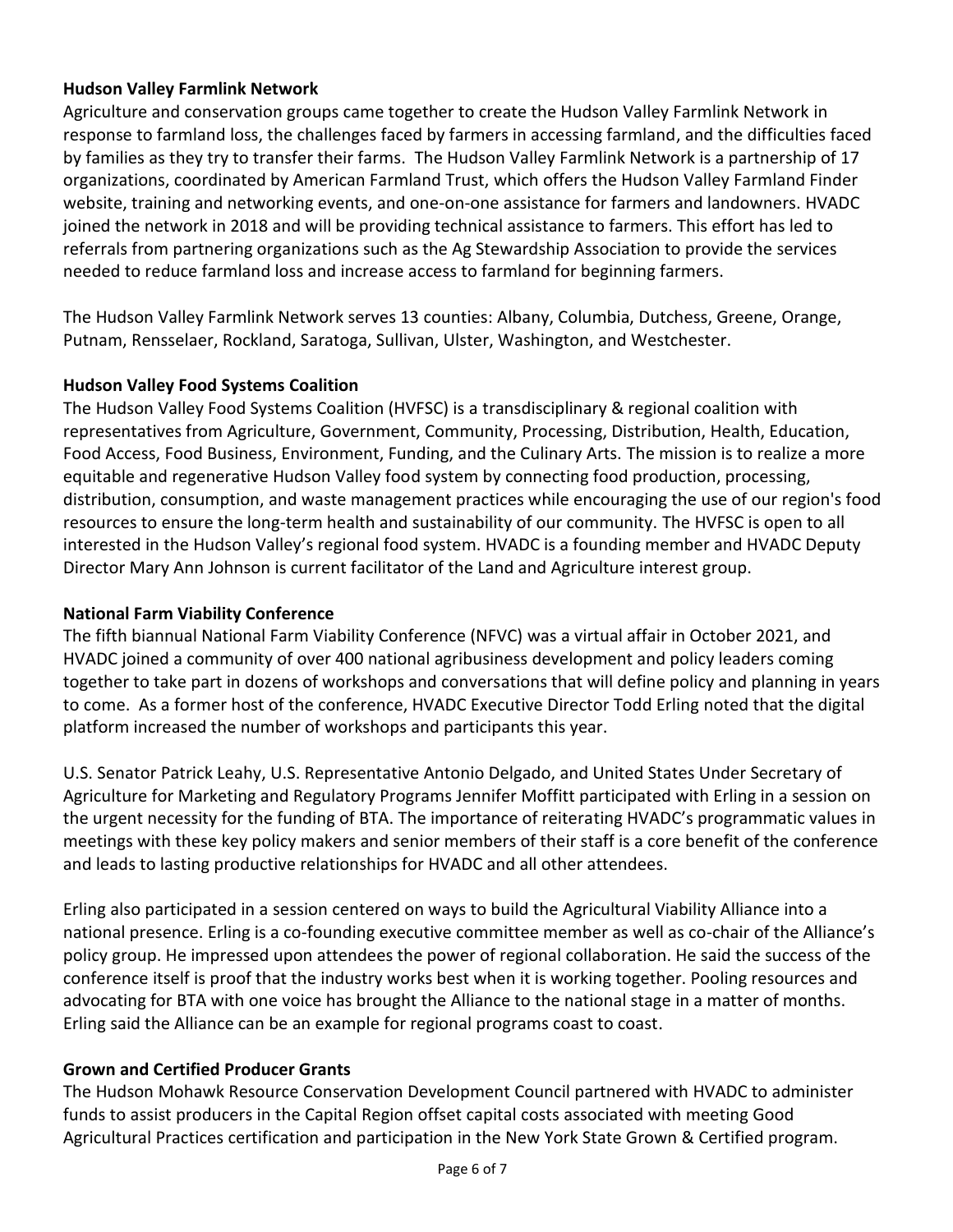HMRCDC will create a one- stop-shop to deploy grant funds and other financing, combined with partner involvement in promotion and technical assistance. Funding for this program was made available through the 2018 CFA awards in the amount of \$500,000. HVADC received seventeen applications requesting more than \$630,000 and to date has received approval for thirteen farms. This included full approvals for two Washington County farms totaling nearly \$23,643 in project funding and the projects were completed in 2020.